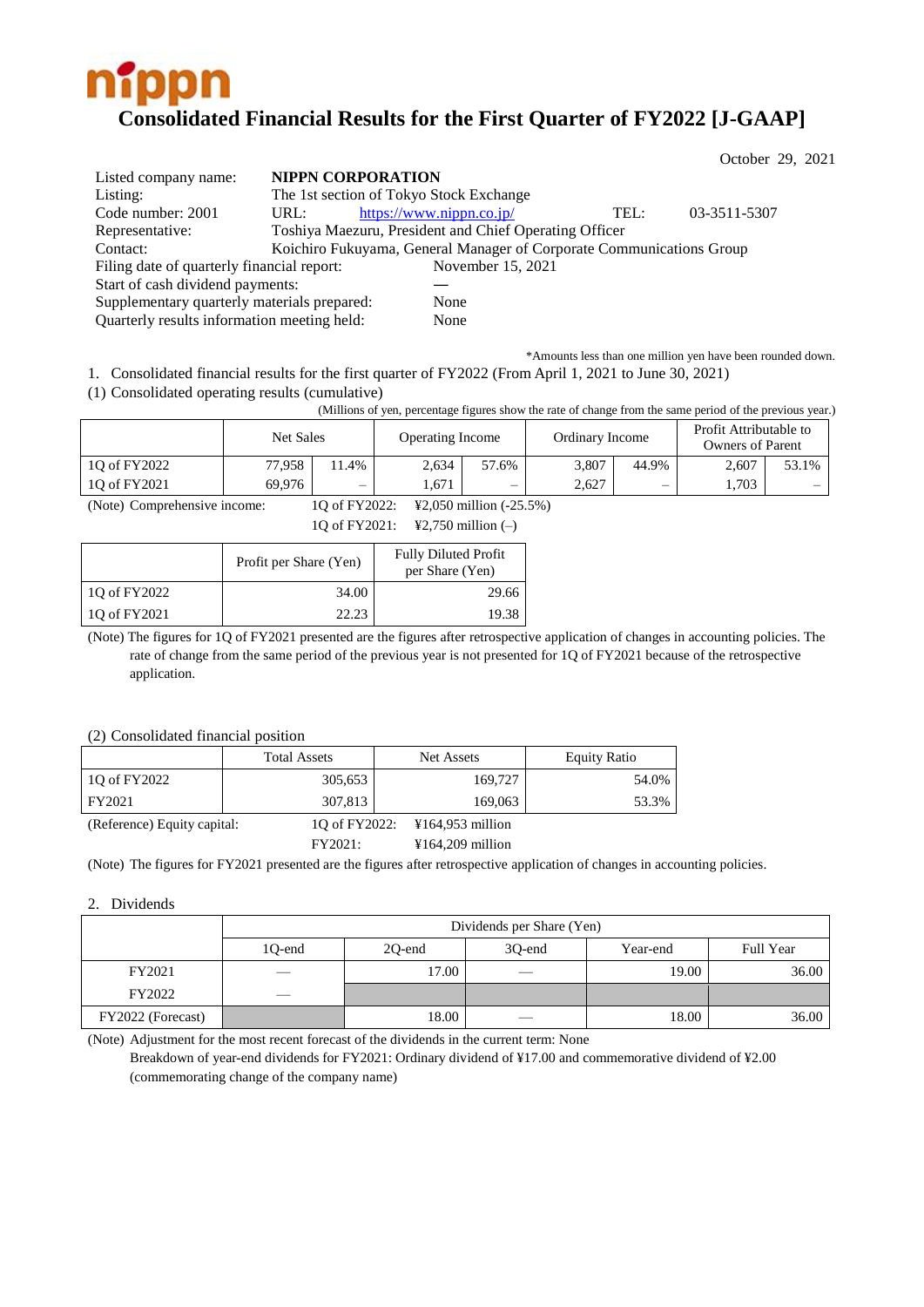#### 3. Forecast of the consolidated financial results for FY2022 (From April 1, 2021 to March 31, 2022) (Millions of yen, percentage figures show the rates of changes from the same period of the previous year.)

|           | <b>Net Sales</b> |      | <b>Operating Income</b> |       | Ordinary Income |         | Profit Attributable<br>to Owners of<br>Parent |      | Profit per Share<br>(Yen) |
|-----------|------------------|------|-------------------------|-------|-----------------|---------|-----------------------------------------------|------|---------------------------|
| Half year | 158,000 12.3%    |      | 5.000                   | 19.3% | 5,700           | 10.8%   | 3.800                                         | 7.4% | 49.55                     |
| Full year | 320,000          | 1.0% | 11.100                  | 7.0%  | 12.700          | $0.3\%$ | 9,000                                         | 4.2% | 117.35                    |

(Note) Adjustment for the most recent forecast of the consolidated financial results in the current term: None

Rates of change from the previous year and from the same period of the previous year are the rates compared with the figures after retrospective application of changes in accounting policies.

\* Notes

(1) Significant changes in subsidiaries during the current quarter (changes in specified subsidiaries in accordance with changes in the scope of consolidation): None

### (2) Adoption of special accounting methods for preparation of quarterly consolidated financial information: None

(3) Changes in accounting policies, accounting estimates and retrospective restatements

| 1) Changes in accounting policies due to revisions of accounting standards: | Yes.                          |
|-----------------------------------------------------------------------------|-------------------------------|
| 2) Changes other than 1:                                                    | None                          |
| $\mathcal{D}$ . Channels in account on estimates.                           | $\mathbf{M}$ and $\mathbf{M}$ |

| 3) Changes in accounting estimates: | None |
|-------------------------------------|------|
| 4) Retrospective restatements:      | None |

(Note) For details, please refer to "2. Quarterly Consolidated Financial Statements (3) Notes on quarterly consolidated financial information (Changes in accounting policies)" on page 10.

## (4) Number of shares issued and outstanding (common stock)

1) Number of shares outstanding at the end of each period (including

| the end of each period (including<br>treasury shares):                        | 10 of FY2022 | 78.824.009 | shares FY2021               | 78.824,009 | shares |
|-------------------------------------------------------------------------------|--------------|------------|-----------------------------|------------|--------|
| 2) Number of treasury shares at the<br>end of each period:                    | 1Q of FY2022 | 2,087,089  | shares FY2021               | 2,093,223  | shares |
| 3) Average number of shares<br>(quarterly consolidated<br>cumulative period): | 10 of FY2022 | 76,693,645 | shares $\vert$ 10 of FY2021 | 76.648.148 | shares |

\* These consolidated financial results are outside the scope of quarterly review procedures by certified public accountants or an audit corporation.

\* Explanation regarding the appropriate use of projected financial results and other special instructions

Descriptions regarding the future, including the financial outlook contained in this material, are based on certain information currently available to the Company and particular assumptions, which are, at the discretion of the Company, deemed reasonable, and actual financial results may significantly vary due to various factors. Please refer to "1. Qualitative Information on Quarterly Consolidated Financial Results, (3) Information on forecast of the consolidated financial results" on page 5 for information on preconditions underlying the above outlook and other related information.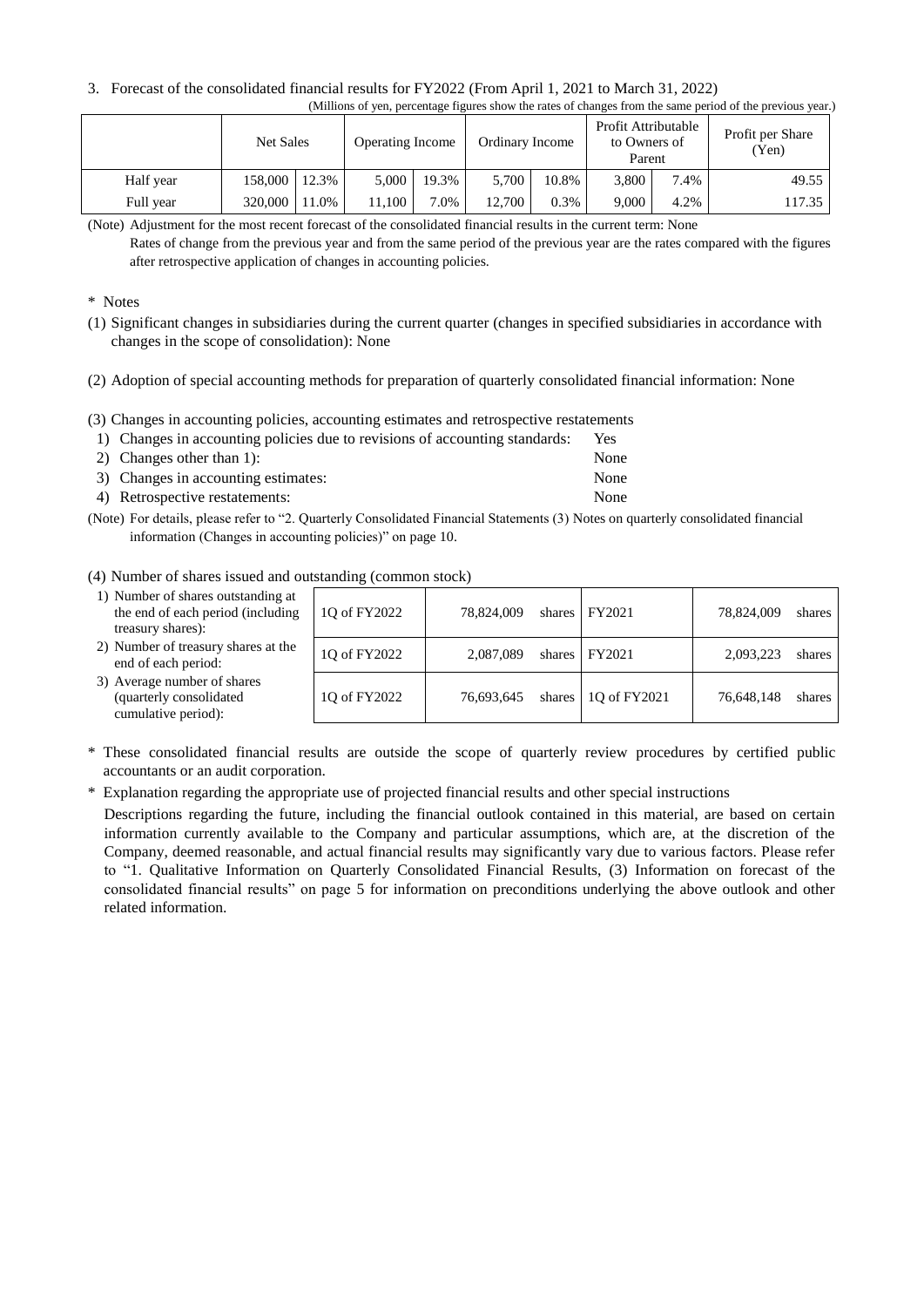# Contents

| 1.  |  |
|-----|--|
| (1) |  |
| (2) |  |
| (3) |  |
| 2.  |  |
| (1) |  |
| (2) |  |
|     |  |
|     |  |
| (3) |  |
|     |  |
|     |  |
|     |  |
|     |  |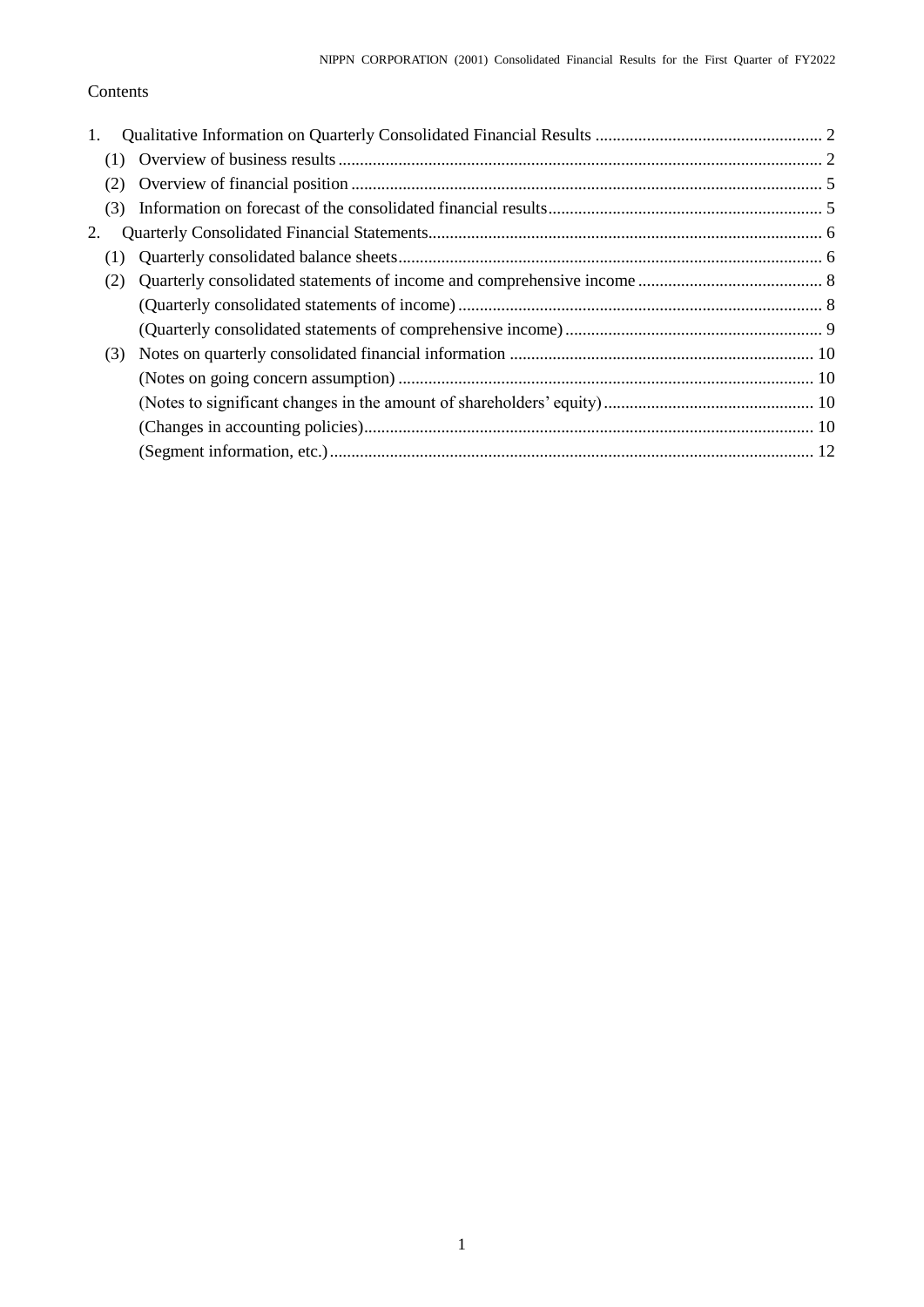<span id="page-3-0"></span>

| 1. Qualitative Information on Quarterly Consolidated Financial Results |
|------------------------------------------------------------------------|
|------------------------------------------------------------------------|

## <span id="page-3-1"></span>**(1) Overview of business results**

|                                            |                                      |                                      |            | (Millions of yen) |
|--------------------------------------------|--------------------------------------|--------------------------------------|------------|-------------------|
|                                            | First three months of<br>Fiscal 2021 | First three months of<br>Fiscal 2022 | Difference | Change            |
| Net sales                                  | 69.976                               | 77.958                               | 7,982      | 111.4%            |
| Operating income                           | 1,671                                | 2,634                                | 963        | 157.6%            |
| Ordinary income                            | 2,627                                | 3,807                                | 1,180      | 144.9%            |
| Profit attributable<br>to owners of parent | 1,703                                | 2,607                                | 904        | 153.1%            |

During the first three months of the fiscal year ending March 31, 2022, amid the ongoing COVID-19 pandemic, the increasing vaccination rate raised hopes that economic activities in Japan would return to normal. However, economic activities declined following the declarations of a state of emergency issued in April through to June this year, and prospects for the Japanese economy have remained uncertain.

The food industry, centering on the restaurant sector, was greatly affected by the government's request for large-scale commercial facilities to suspend operations and for restaurants to suspend operations or reduce opening hours, following the declarations of a state of emergency. Moreover, the spread of COVID-19 brought about significant changes in consumer behavior, such as growth of delivery services and an increase in eating at home, and an increase in demand for products for consumption at home as people refrain from going out. The business environment remains unpredictable.

In these circumstances, while thoroughly implementing measures to prevent the spread of COVID-19 and according the top priority to customers' safety and security and employees' health, the Group is continuing production at all its plants in Japan and abroad, thereby maintaining a business system to fulfill its social responsibility as a food enterprise.

Meanwhile, the Group is pursuing sustainable growth as a multifaceted food enterprise. We are reinforcing the existing business by reducing costs and beefing up sales while, at the same time, vigorously investing in promising fields in an effort to strengthen the business foundation by adopting a flexible approach in an unprecedented business environment.

The Company merged with Tofuku Flour Mills Co., Ltd. on April 1, 2021. As a result, Tofuku Flour Mills became NIPPN's Fukuoka Nanotsu Plant and the Company's flour milling business now has eight plants in Japan. Through greater efficiency of manufacturing and logistics, we intend to further strengthen competitiveness.

Moreover, in response to rapidly expanding demand in the frozen foods market, the Company implemented structural reform of its frozen foods business on April 1, 2021, to strengthen the business. Specifically, production facilities were transferred from NIPPN Frozen Food Co., Ltd. to the Company to enable the Company to directly engage in production and the Company established the Frozen Foods Business Department.

Consolidated net sales for the first three months of fiscal 2022 increased by 11.4% year on year to ¥77,958 million, operating income increased by 57.6% to ¥2,634 million, ordinary income increased by 44.9% to ¥3,807 million, and profit attributable to owners of parent increased by 53.1% to ¥2,607 million.

The performance of individual business segments was as follows.

### 1) Flour Milling

(Millions of yen)

|                  | First three months of<br>Fiscal 2021 | First three months of<br>Fiscal 2022 | Difference | Change |
|------------------|--------------------------------------|--------------------------------------|------------|--------|
| Net sales        | 22,820                               | 22.991                               | 170        | 100.7% |
| Operating income | 961                                  | . 194                                | 233        | 124.3% |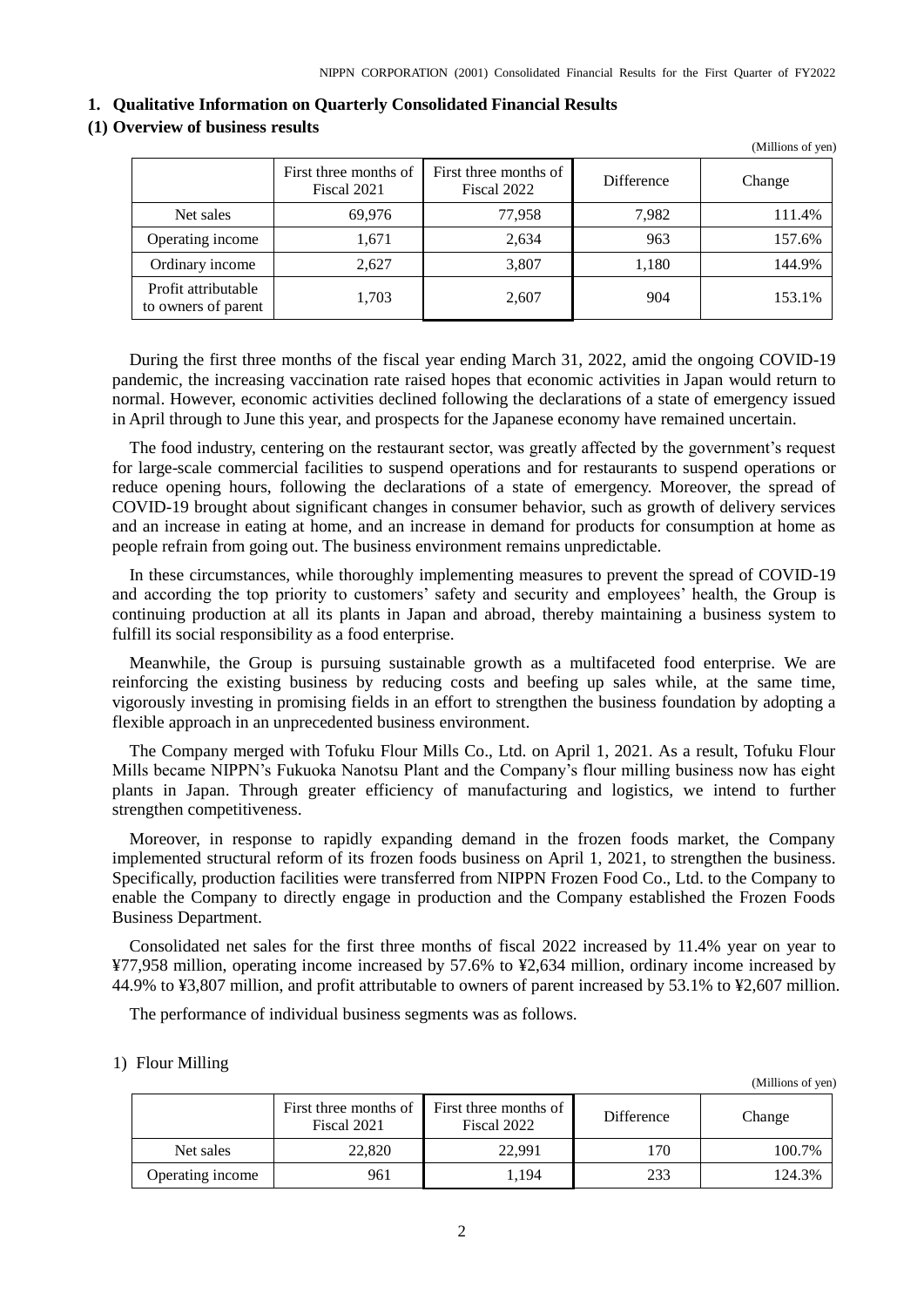The Group is strengthening quality control in response to the growing preoccupation with the safety and security of food throughout society. At the same time, to address customer needs and diversifying food preferences, the Group promoted sales initiatives with a view to resolving the issues that concern customers. Despite operating in an environment in which the impact of COVID-19 was expanding, we strove to strengthen initiatives in partnership with customers, and enhance sales capabilities and brand power, and promoted sales activities.

As a result, whereas sales of wheat flour were lower than the level for the same period of the previous year, sales of wheat bran, a by-product, were higher than the level for the same period of the previous year

In line with the increase of government sales prices (tax inclusive) of imported wheat by 5.5% on average for the five key products in April 2021, we revised the prices of wheat flour products for professional use for shipments on and after June 19, 2021.

As a result, net sales for the Flour Milling segment increased by 0.7% year on year to ¥22,991 million, and operating income increased by 24.3% to ¥1,194 million.

|                  | First three months of 1<br>Fiscal 2021 | First three months of<br>Fiscal 2022 | Difference | Change |
|------------------|----------------------------------------|--------------------------------------|------------|--------|
| Net sales        | 39.104                                 | 45,777                               | 6.673      | 117.1% |
| Operating income | 842                                    | 1.254                                | 412        | 148.9% |

In the professional-use category, demand showed a tendency to recover compared with the same period of the previous year and sales of products in this category were higher than the level for the same period of the previous year, despite a significant impact mainly on the restaurant sector of the government's request for large-scale commercial facilities to suspend operations and for restaurants to suspend operations or reduce opening hours, following the declarations of a state of emergency.

In the home-use product category, although demand for products for consumption at home remained high because people refrained from going out, sales of products in this category were lower than the level for the same period of the previous year, reflecting stabilization of demand compared with the same period of the previous year.

In the frozen foods category, reflecting continued high demand for products for consumption at home and partly because the COVID-19 pandemic prompted more consumers to use frozen foods, sales of products in this category were higher than the level for the same period of the previous year. In addition to solid demand for frozen pasta, demand for the One Plate Meal series of complete meals consisting of a main dish and staples and demand for the Imadoki Gohan series of rice dishes, which allow consumers to have trendy rice dishes easily at home, were brisk.

In the ready-made meals business, despite an adverse impact on demand due to an increase in working from home and because people refrained from going out, demand showed a tendency to recover compared with the same period of the previous year and sales were higher than the level for the previous year.

As a result, net sales of the Food segment increased by 17.1% year on year to ¥45,777 million, and operating income increased by 48.9% to ¥1,254 million.

(Millions of yen)

(Millions of yen)

|                            | First three months of<br>Fiscal 2021 | First three months of<br>Fiscal 2022 | Difference | Change |
|----------------------------|--------------------------------------|--------------------------------------|------------|--------|
| Net sales                  | 8,050                                | 9.189                                | 1,138      | 114.1% |
| Operating income<br>(loss) | (95)                                 | 174                                  | 270        |        |

#### 2) Food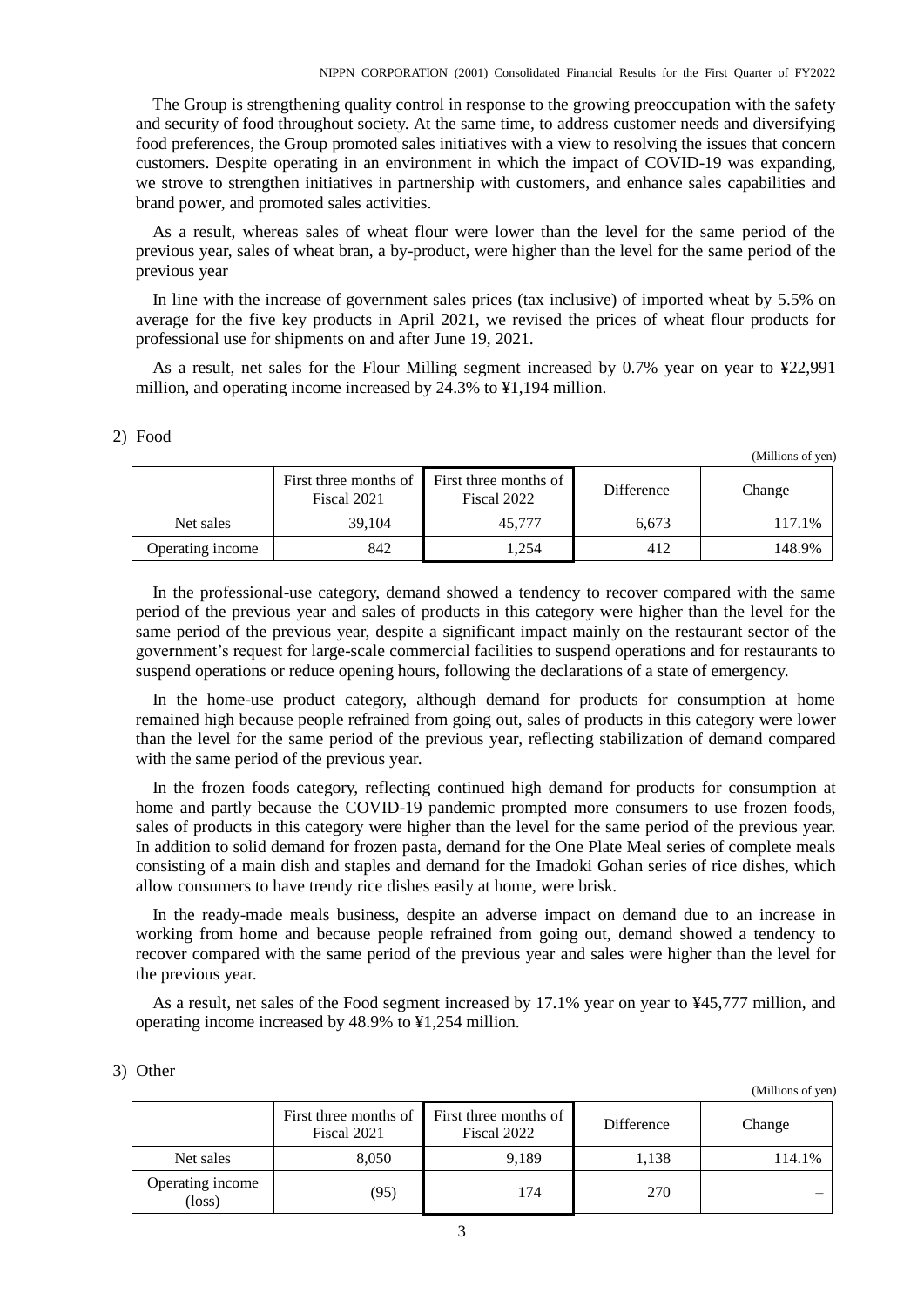In the healthcare business, despite an adverse impact on demand due to temporary closure and shorter opening hours of various businesses, demand showed a tendency to recover compared with the same period of the previous year and sales were higher than the level for the same period of the previous year.

Sales of the pet food business were higher than the level for the same period of the previous year because shipped volume grew briskly.

As a result, net sales for the Other segment increased by 14.1% year on year to ¥9,189 million, and operating income was ¥174 million.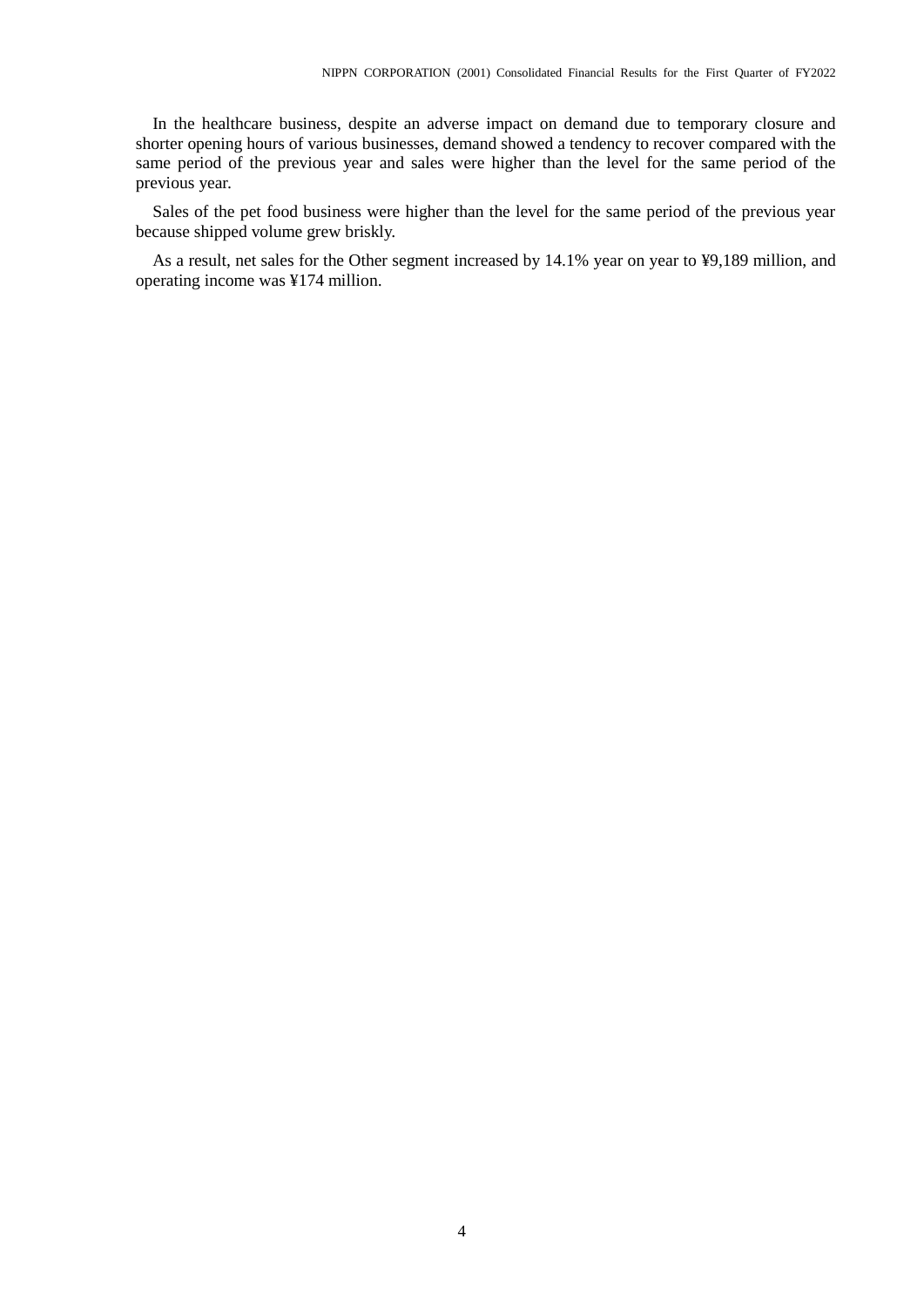(Millions of yen)

|                                  | As of March 31, 2021 | As of June 30, 2021 | Difference |
|----------------------------------|----------------------|---------------------|------------|
| Current assets                   | 117,693              | 115,431             | (2,262)    |
| Non-current assets               | 190,069              | 190,174             | 104        |
| Deferred assets                  | 49                   | 46                  | (3)        |
| Total assets                     | 307,813              | 305,653             | (2,160)    |
| Current liabilities              | 69,544               | 66,521              | (3,023)    |
| Non-current liabilities          | 69,205               | 69.404              | 199        |
| <b>Total liabilities</b>         | 138,749              | 135,925             | (2,824)    |
| Total net assets                 | 169,063              | 169,727             | 664        |
| Total liabilities and net assets | 307,813              | 305,653             | (2,160)    |

#### <span id="page-6-0"></span>**(2) Overview of financial position**

Total assets at the end of the first three months of fiscal 2022 decreased by ¥2,160 million from the previous fiscal year end (March 31, 2021) to ¥305,653 million. This was mainly because cash and deposits and investment securities decreased by ¥2,658 million and ¥1,249 million, respectively, and property, plant and equipment increased by ¥1,330 million.

Total liabilities decreased by ¥2,824 million from the previous fiscal year end to ¥135,925 million. This was mainly because income taxes payable and loans payable decreased by ¥1,949 million and ¥719 million, respectively.

Net assets increased by ¥664 million from the previous fiscal year end to ¥169,727 million. This was mainly attributable to an increase of ¥1,277 million in retained earnings and a decrease of ¥949 million in unrealized holding gain (loss) on securities.

## <span id="page-6-1"></span>**(3) Information on forecast of the consolidated financial results**

The outlook for the Japanese economy is expected to remain unclear since it is not known when the COVID-19 pandemic will abate.

In these circumstances, while continuing to exercise due care and implementing measures to prevent infection of customers and employees so as to ensure safety and a stable supply of food as part of efforts to fulfill its social responsibility, the Group aims to achieve further growth as a multifaceted food enterprise.

The consolidated business results for the first three months of the fiscal year ending March 31, 2022, were virtually in line with the forecast. In the second quarter, brisk demand for frozen foods is continuing and demand for products in the professional-use category and ready-made meals is recovering more than expected from the sluggishness in the previous year. Therefore, the forecasts of consolidated business results for the first six months and the full year of fiscal 2022 announced on May 14, 2021, are unchanged.

Owing to a system failure caused by a cyber attack on July 7, 2021, the Company postponed announcement of consolidated financial results for the first quarter of the fiscal year ending March 31, 2022, and gained approval for extension of the deadline for submission of the quarterly report. We are investigating the impact of this issue on results for the second quarter onward. Currently, we expect there will be no need to revise the forecasts of business results. However, if any matters arise that should be made public, such as significant differences from the forecasts, we will promptly make an announcement.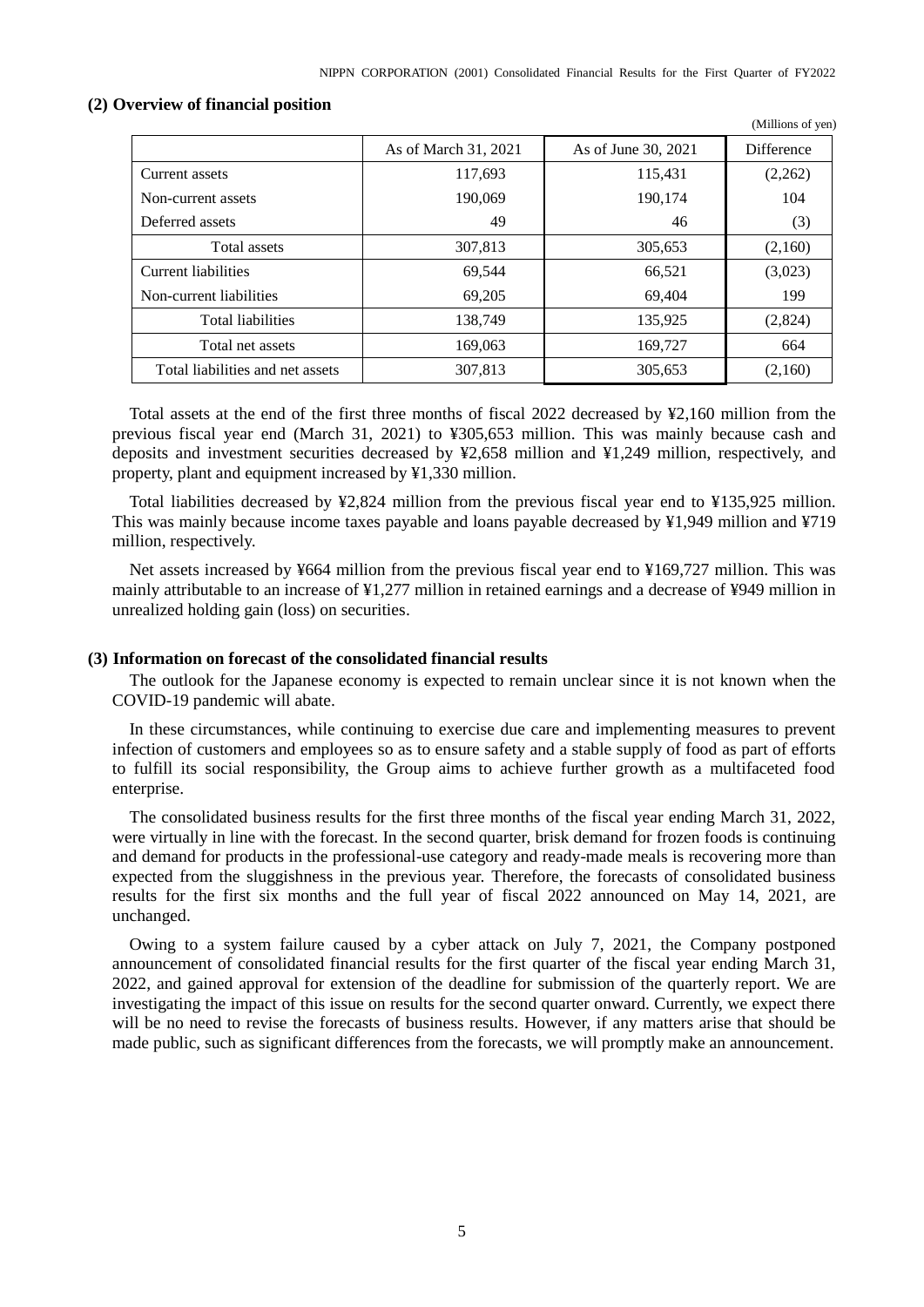# <span id="page-7-0"></span>**2. Quarterly Consolidated Financial Statements**

# <span id="page-7-1"></span>**(1) Quarterly consolidated balance sheets**

|                                                              |                        | (Millions of yen)       |
|--------------------------------------------------------------|------------------------|-------------------------|
|                                                              | FY2021                 | First quarter of FY2022 |
|                                                              | (As of March 31, 2021) | (As of June 30, 2021)   |
| Assets                                                       |                        |                         |
| Current assets                                               |                        |                         |
| Cash and deposits                                            | 37,486                 | 34,827                  |
| Notes and accounts receivable – trade and<br>contract assets | 41,848                 | 41,778                  |
| Merchandise and finished goods                               | 16,662                 | 17,026                  |
| Work in process                                              | 219                    | 228                     |
| Raw materials and supplies                                   | 17,394                 | 17,162                  |
| Other current assets                                         | 4,143                  | 4,462                   |
| Allowance for doubtful accounts                              | (59)                   | (53)                    |
| Total current assets                                         | 117,693                | 115,431                 |
| Non-current assets                                           |                        |                         |
| Property, plant and equipment                                |                        |                         |
| Buildings and structures, net                                | 45,932                 | 45,761                  |
| Machinery, equipment and vehicles, net                       | 21,692                 | 21,818                  |
| Land                                                         | 40,269                 | 41,637                  |
| Construction in progress                                     | 3,814                  | 3,792                   |
| Other, net                                                   | 2,531                  | 2,561                   |
| Total property, plant and equipment                          | 114,240                | 115,571                 |
| Intangible assets                                            |                        |                         |
| Goodwill                                                     | 1,644                  | 1,584                   |
| Other                                                        | 1,213                  | 1,187                   |
| Total intangible assets                                      | 2,858                  | 2,772                   |
| Investments and other assets                                 |                        |                         |
| Investment securities                                        | 65,809                 | 64,560                  |
| Other assets                                                 | 7,625                  | 7,720                   |
| Allowance for doubtful accounts                              | (464)                  | (450)                   |
| Total investments and other assets                           | 72,970                 | 71,831                  |
| Total non-current assets                                     | 190,069                | 190,174                 |
| Deferred assets                                              | 49                     | 46                      |
| Total assets                                                 | 307,813                | 305,653                 |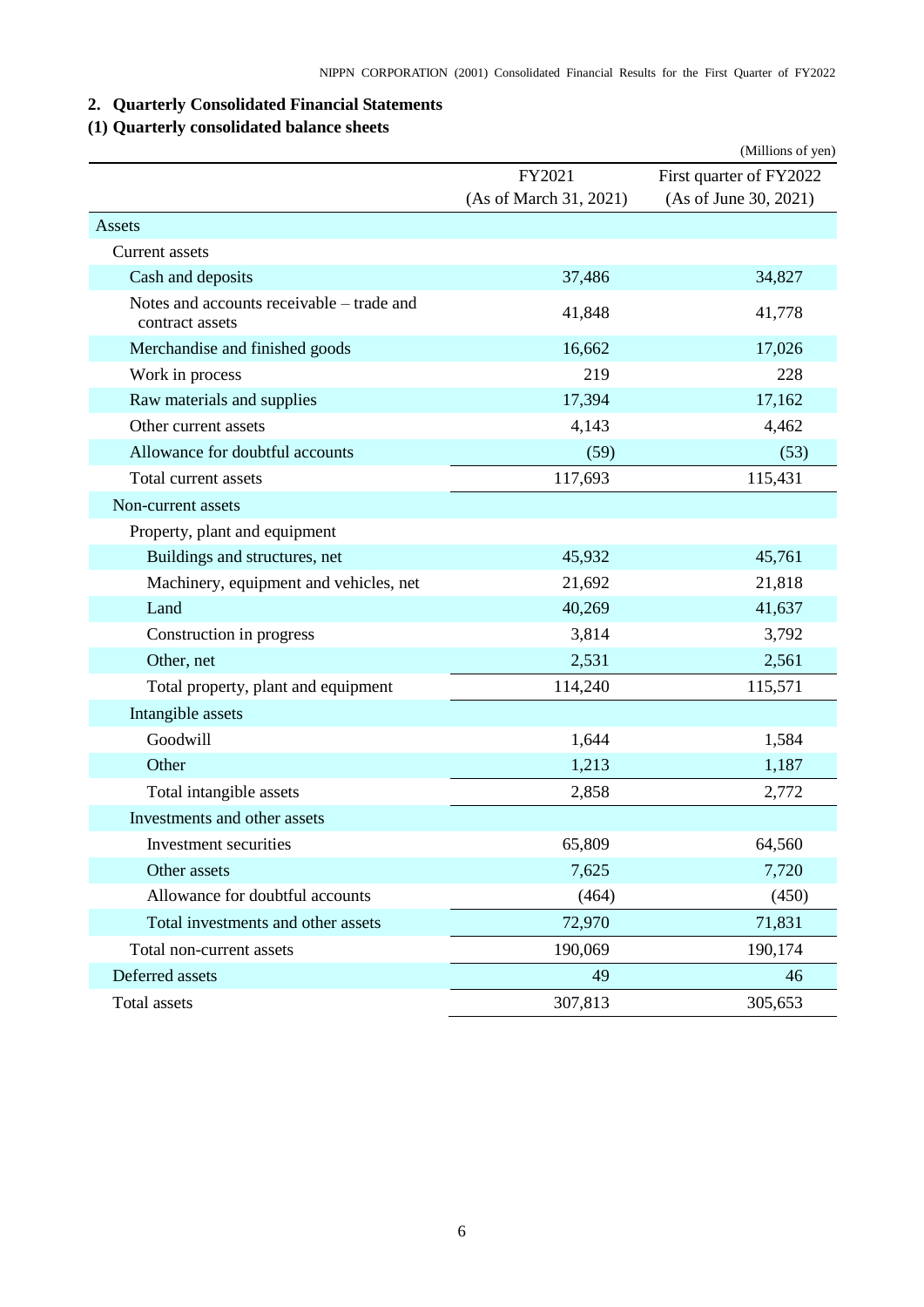|                                                                   |                        | (Millions of yen)       |
|-------------------------------------------------------------------|------------------------|-------------------------|
|                                                                   | FY2021                 | First quarter of FY2022 |
|                                                                   | (As of March 31, 2021) | (As of June 30, 2021)   |
| Liabilities                                                       |                        |                         |
| <b>Current liabilities</b>                                        |                        |                         |
| Notes and accounts payable - trade                                | 25,931                 | 26,960                  |
| Short-term loans payable                                          | 22,388                 | 21,515                  |
| Current portion of bonds                                          |                        | 96                      |
| Income taxes payable                                              | 2,371                  | 421                     |
| Provision for bonuses                                             | 690                    | 589                     |
| Other current liabilities                                         | 18,162                 | 16,937                  |
| Total current liabilities                                         | 69,544                 | 66,521                  |
| Non-current liabilities                                           |                        |                         |
| Bonds payable                                                     | 536                    | 440                     |
| Convertible bond-type bonds with<br>subscription rights to shares | 25,074                 | 25,069                  |
| Long-term loans payable                                           | 22,181                 | 22,335                  |
| Retirement benefit liability                                      | 3,747                  | 3,644                   |
| Accrued retirement benefits for directors                         | 809                    | 731                     |
| Other non-current liabilities                                     | 16,856                 | 17,183                  |
| Total non-current liabilities                                     | 69,205                 | 69,404                  |
| <b>Total liabilities</b>                                          | 138,749                | 135,925                 |
| Net assets                                                        |                        |                         |
| Shareholders' equity                                              |                        |                         |
| Capital stock                                                     | 12,240                 | 12,240                  |
| Capital surplus                                                   | 11,308                 | 11,304                  |
| Retained earnings                                                 | 115,366                | 116,644                 |
| Treasury shares                                                   | (3,317)                | (3,307)                 |
| Total shareholders' equity                                        | 135,598                | 136,882                 |
| Accumulated other comprehensive income                            |                        |                         |
| Unrealized holding gain (loss) on securities                      | 27,770                 | 26,820                  |
| Deferred gain (loss) on hedges                                    | 37                     | 9                       |
| Foreign currency translation adjustment                           | 493                    | 930                     |
| Retirement benefit liability adjustments                          | 308                    | 311                     |
| Total accumulated other comprehensive income                      | 28,610                 | 28,071                  |
| Subscription rights to shares                                     | 234                    | 243                     |
| Non-controlling interests                                         | 4,620                  | 4,530                   |
| Total net assets                                                  | 169,063                | 169,727                 |
| Total liabilities and net assets                                  | 307,813                | 305,653                 |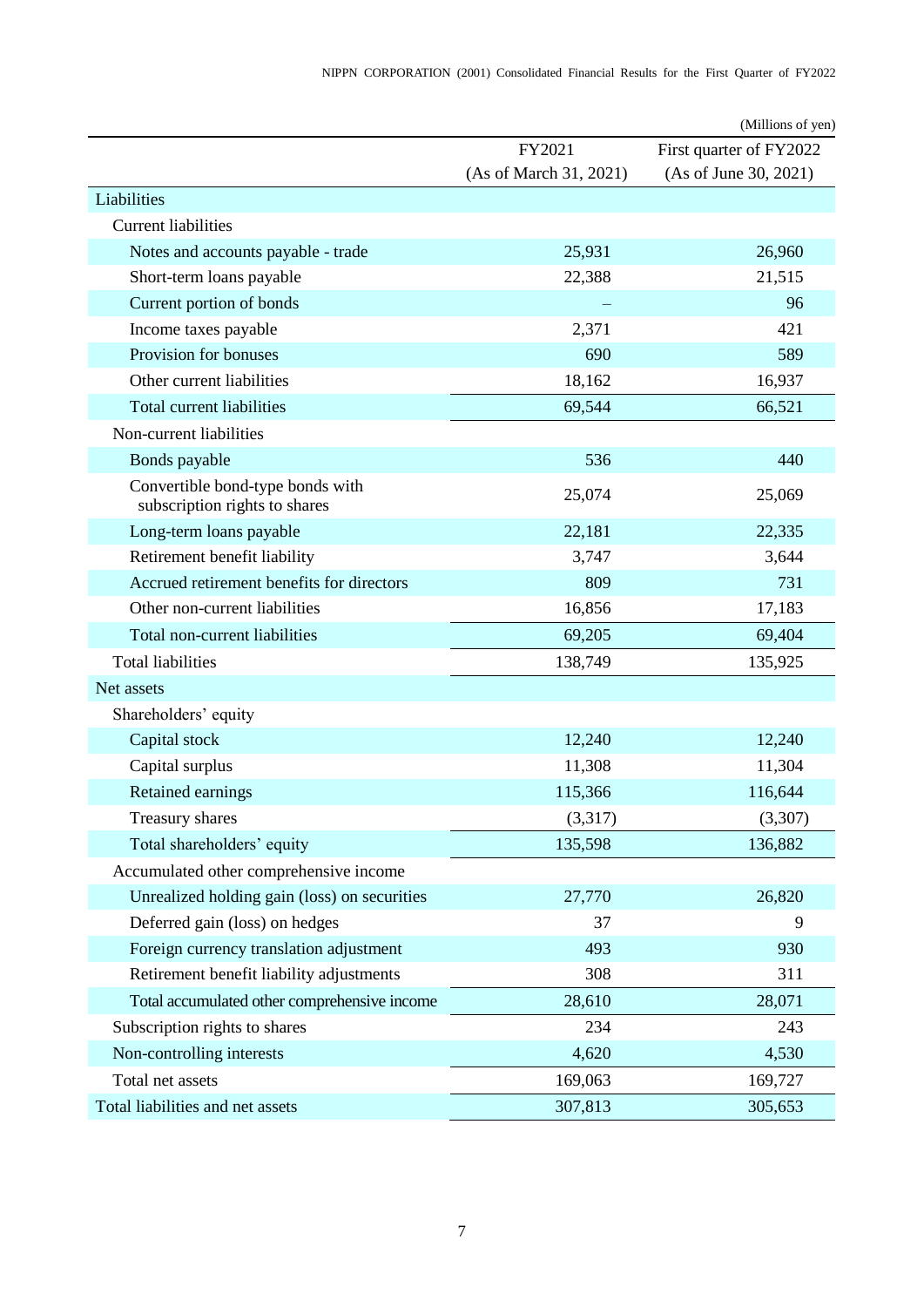# <span id="page-9-0"></span>**(2) Quarterly consolidated statements of income and comprehensive income (Quarterly consolidated statements of income)**

<span id="page-9-1"></span>

|                                                          |                                          | (Millions of yen)                        |
|----------------------------------------------------------|------------------------------------------|------------------------------------------|
|                                                          | First quarter of FY2021                  | First quarter of FY2022                  |
|                                                          | (From April 1, 2020<br>to June 30, 2020) | (From April 1, 2021<br>to June 30, 2021) |
| Net sales                                                | 69,976                                   | 77,958                                   |
| Cost of sales                                            | 53,908                                   | 59,658                                   |
| Gross profit                                             | 16,067                                   | 18,299                                   |
| Selling, general and administrative expenses             | 14,396                                   | 15,665                                   |
| Operating income                                         | 1,671                                    | 2,634                                    |
| Non-operating income                                     |                                          |                                          |
| Interest income                                          | 15                                       | 14                                       |
| Dividend income                                          | 762                                      | 776                                      |
| Other                                                    | 295                                      | 538                                      |
| Total non-operating income                               | 1,073                                    | 1,329                                    |
| Non-operating expenses                                   |                                          |                                          |
| Interest expenses                                        | 40                                       | 48                                       |
| Other                                                    | 76                                       | 107                                      |
| Total non-operating expenses                             | 117                                      | 156                                      |
| Ordinary income                                          | 2,627                                    | 3,807                                    |
| Extraordinary income                                     |                                          |                                          |
| Gain on sales of fixed assets                            | $\mathbf{1}$                             | 57                                       |
| Total extraordinary income                               | $\mathbf{1}$                             | 57                                       |
| Extraordinary expenses                                   |                                          |                                          |
| Loss on sales and disposal of fixed assets               | 12                                       | 22                                       |
| Loss on sale of shares of subsidiaries and<br>associates |                                          | 24                                       |
| Loss related to COVID-19                                 | 121                                      |                                          |
| Other                                                    |                                          | 12                                       |
| Total extraordinary expenses                             | 133                                      | 59                                       |
| Profit before income taxes                               | 2,494                                    | 3,804                                    |
| Income taxes - current                                   | 263                                      | 553                                      |
| Income taxes - deferred                                  | 609                                      | 648                                      |
| Total income taxes                                       | 873                                      | 1,202                                    |
| Profit                                                   | 1,621                                    | 2,602                                    |
| Loss attributable to non-controlling interests           | (81)                                     | (5)                                      |
| Profit attributable to owners of parent                  | 1,703                                    | 2,607                                    |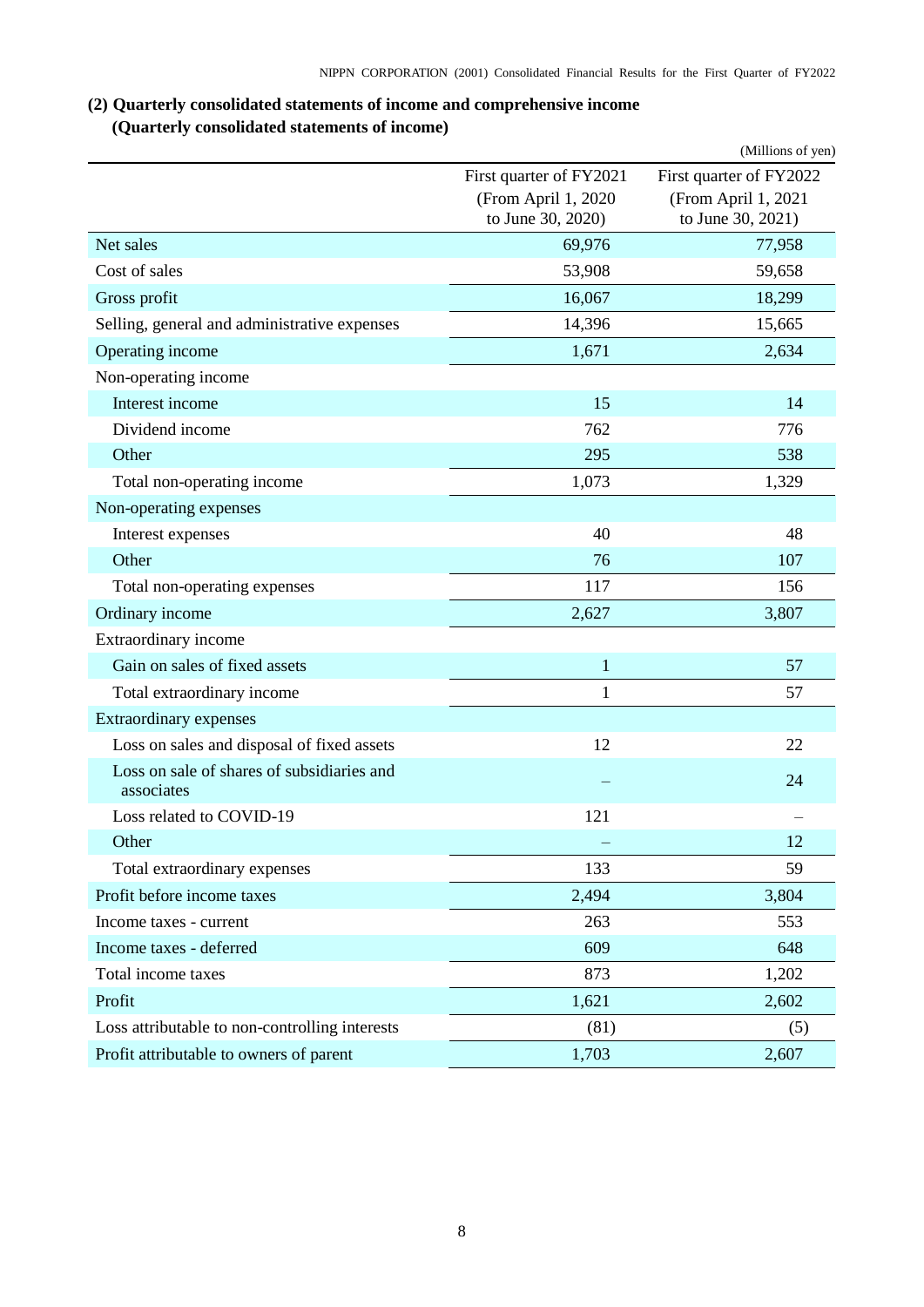<span id="page-10-0"></span>

|                                                                                      |                                          | (Millions of yen)                        |
|--------------------------------------------------------------------------------------|------------------------------------------|------------------------------------------|
|                                                                                      | First quarter of FY2021                  | First quarter of FY2022                  |
|                                                                                      | (From April 1, 2020<br>to June 30, 2020) | (From April 1, 2021<br>to June 30, 2021) |
| Profit                                                                               | 1,621                                    | 2,602                                    |
| Other comprehensive income (loss)                                                    |                                          |                                          |
| Unrealized holding gain (loss) on securities                                         | 1,675                                    | (965)                                    |
| Deferred gain (loss) on hedges                                                       | 1                                        | (28)                                     |
| Foreign currency translation adjustment                                              | (586)                                    | 431                                      |
| Retirement benefit liability adjustments                                             | 49                                       | 3                                        |
| Share of other comprehensive income of<br>entities accounted for using equity method | (10)                                     | 6                                        |
| Total other comprehensive income (loss)                                              | 1,129                                    | (552)                                    |
| Comprehensive income                                                                 | 2,750                                    | 2,050                                    |
| (Comprehensive income attributable to)                                               |                                          |                                          |
| Comprehensive income attributable to<br>owners of parent                             | 2,815                                    | 2,068                                    |
| Comprehensive income attributable to<br>non-controlling interests                    | (64)                                     | (18)                                     |

# **(Quarterly consolidated statements of comprehensive income)**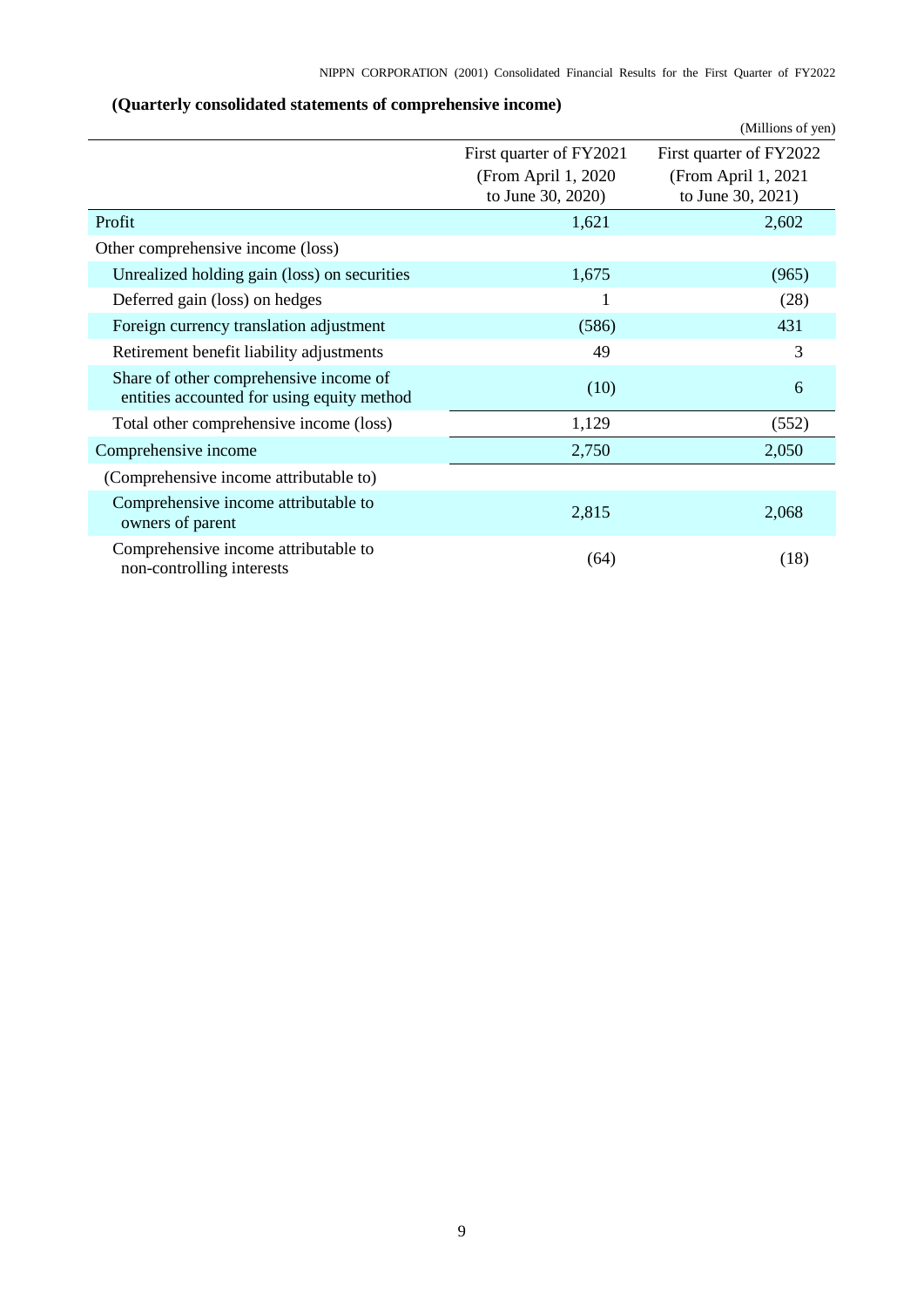### <span id="page-11-1"></span><span id="page-11-0"></span>**(3) Notes on quarterly consolidated financial information**

## **(Notes on going concern assumption)**

Not applicable.

## <span id="page-11-2"></span>**(Notes to significant changes in the amount of shareholders' equity)**

Not applicable.

### <span id="page-11-3"></span>**(Changes in accounting policies)**

(Application of the Accounting Standard for Revenue Recognition, etc.)

Effective from the beginning of the first quarter of the fiscal year ending March 31, 2022, the Company applies "Accounting Standard for Revenue Recognition" (ASBJ Statement No. 29, March 31, 2020), etc. and recognizes the amount expected to be received in exchange for goods or services as revenue when the control of the promised goods or services has been transferred to a customer. Major changes due to the application of the Accounting Standard for Revenue Recognition, etc. are described below.

### (1) Transactions as an agent

Regarding transactions in which the Group acts as an agent in providing merchandise or finished goods to a customer, previously the gross amount of consideration received from the customer had been recognized as revenue. However, the method has been changed and the net amount of consideration received from the customer from which the amount payable to a supplier of the merchandise or finished goods is deducted is recognized as revenue.

### (2) Sales incentives

Whereas previously certain sales incentives and other fees paid to customers had been recorded as selling, general and administrative expenses, the method has been changed and they are deducted from net sales.

### (3) Change in the basis for revenue recognition

Regarding certain transactions of the Group, whereas previously revenue had been recognized at the time of shipping of merchandise or finished goods, the method has been changed and revenue is recognized at the time of completion of the handover.

The said changes in the accounting policies shall be retrospectively applied, in principle, and the quarterly consolidated financial statements for the first quarter of fiscal year ended March 31, 2021, and consolidated financial statements for the fiscal year ended March 31, 2021, after retrospective application are presented.

As a result, compared with the figures before retrospective application, net sales, cost of sales, and selling, general and administrative expenses for the first three months of the previous year decreased by ¥10,709 million, ¥3,891 million, and ¥6,843 million, respectively, and operating income, ordinary income, and profit before income taxes each increased by ¥25 million. Moreover, the beginning balance of retained earnings for the previous year decreased by ¥84 million because the cumulative effect of the retrospective application was reflected in the beginning balance of net assets for the previous year.

As a result of the application of the Accounting Standard for Revenue Recognition, etc., "Notes and accounts receivable - trade," which was presented under "Current assets" in the consolidated balance sheet for the previous year, is included in "Notes and accounts receivable - trade and contract assets" from the first quarter of fiscal 2022. In accordance with the transitional treatment stipulated in Paragraph 28-15 of the Accounting Standard for Quarterly Financial Reporting (ASBJ Statement No. 12, March 31, 2020), information on the composition of revenue from contracts with customers for the first three months of the previous year is not presented.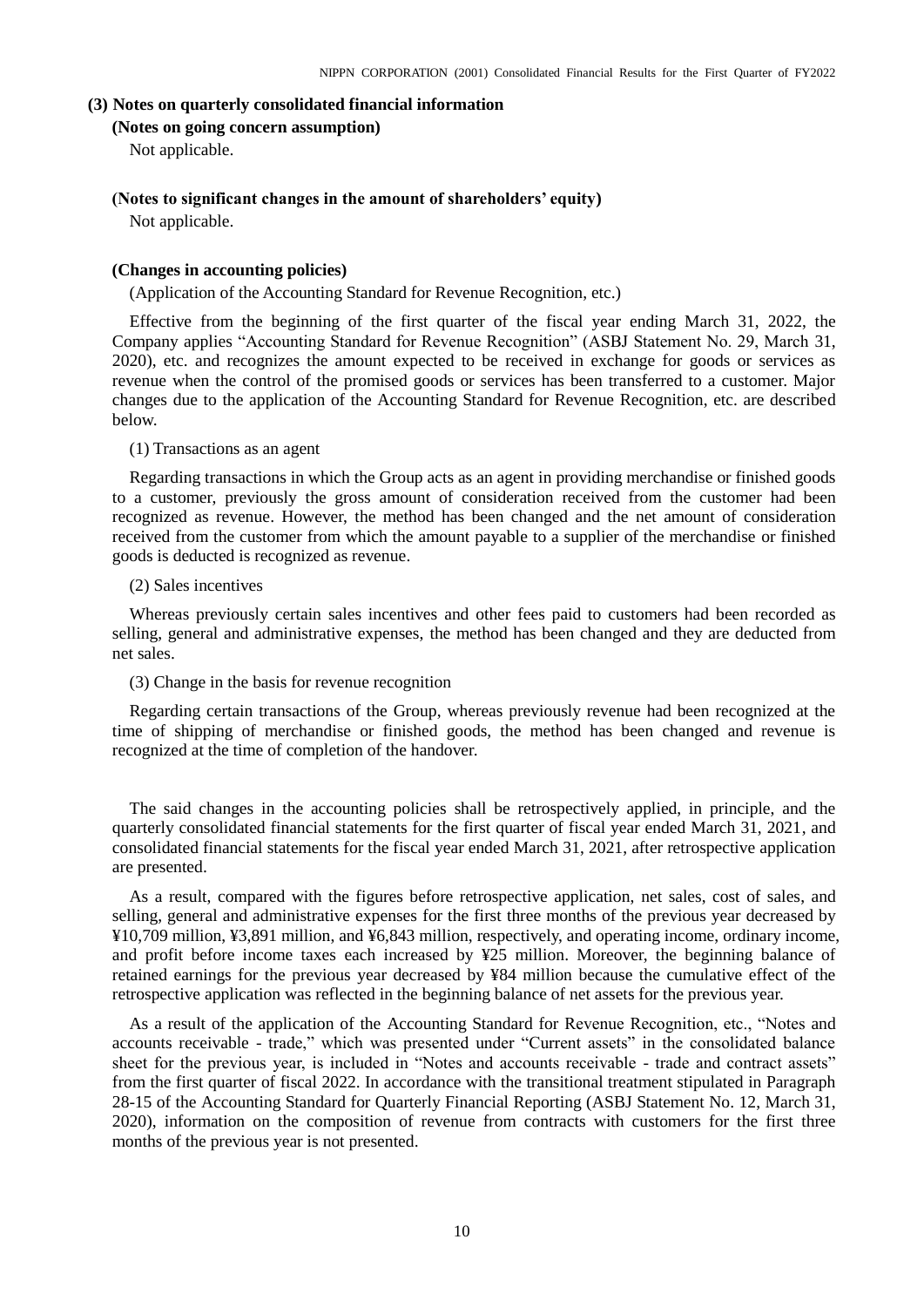(Application of the Accounting Standard for Fair Value Measurement, etc.)

Effective from the beginning of the first quarter of the fiscal year ending March 31, 2022, the Company applies the "Accounting Standard for Fair Value Measurement" (ASBJ Statement No. 30, July 4, 2019), etc. and will apply the new accounting policy stipulated by the Accounting Standard for Fair Value Measurement, etc. from now on in accordance with the transitional treatment stipulated in Paragraph 19 of the Accounting Standard for Fair Value Measurement and Paragraph 44-2 of the "Accounting Standard for Financial Instruments" (ASBJ Statement No. 10, July 4, 2019). There is no impact on quarterly consolidated financial statements.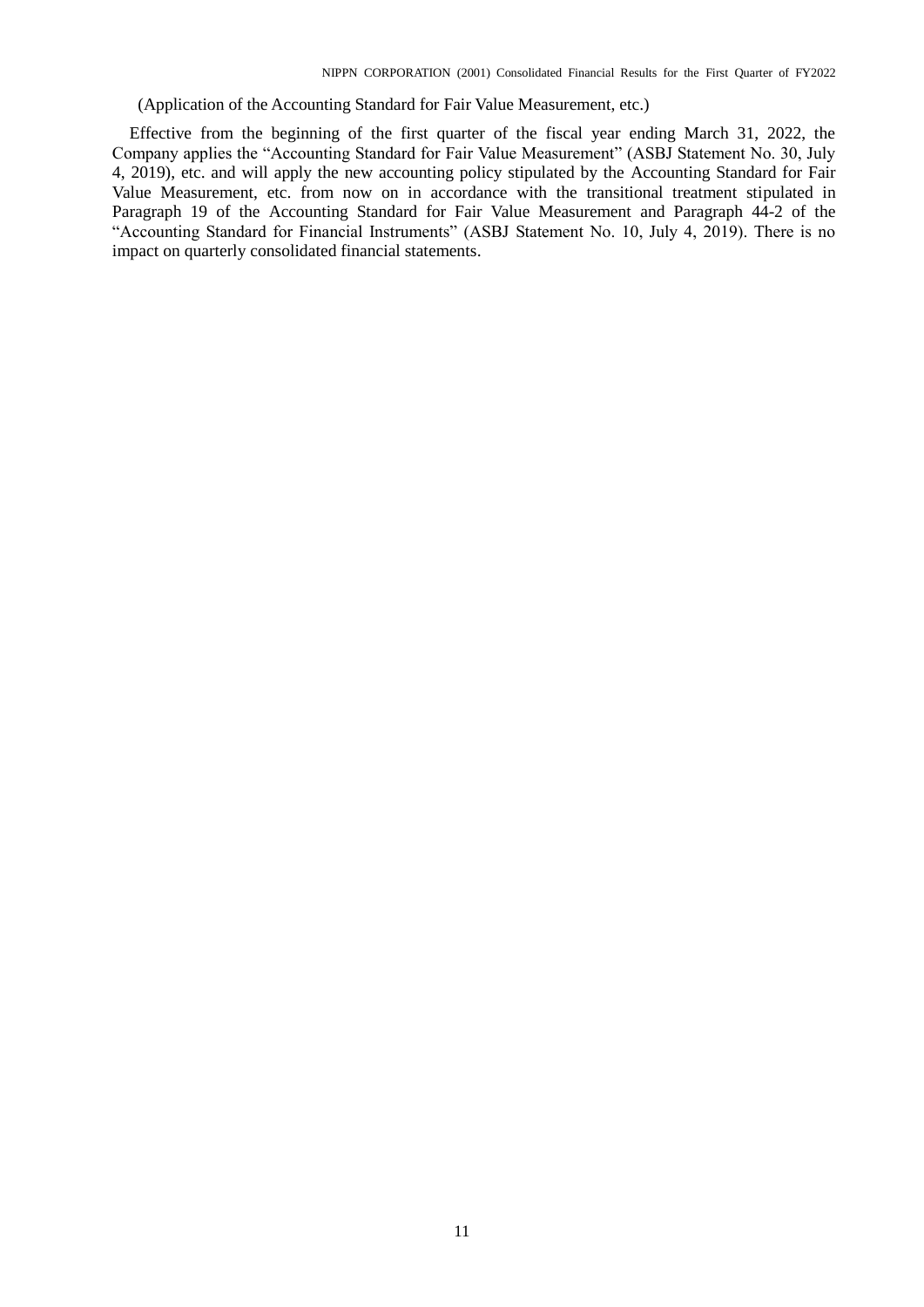## <span id="page-13-0"></span>**(Segment information, etc.)**

[Segment information]

- I. First Quarter of FY2021 (From April 1, 2020 to June 30, 2020)
- 1. Information on sales and income (loss) by reportable segment

|                                                                                                 |                  |                             |               |                   |                 |                         | (Millions of yen)                                                                                  |
|-------------------------------------------------------------------------------------------------|------------------|-----------------------------|---------------|-------------------|-----------------|-------------------------|----------------------------------------------------------------------------------------------------|
|                                                                                                 | Flour<br>Milling | Reportable segments<br>Food | Total         | Other<br>(Note 1) | Total           | Adjustments<br>(Note 2) | Amounts<br>recorded in<br>quarterly<br>consolidated<br>financial<br>statements <sup>(Note 3)</sup> |
| Net sales<br>Net sales to external customers<br>Internal sales or transfers between<br>segments | 22,820<br>434    | 39.104<br>126               | 61.925<br>560 | 8.050<br>1,365    | 69.976<br>1.926 | (1,926)                 | 69,976                                                                                             |
| Total                                                                                           | 23.255           | 39.230                      | 62.486        | 9,416             | 71,902          | (1,926)                 | 69,976                                                                                             |
| Segment income (loss)                                                                           | 961              | 842                         | 1.803         | (95)              | 1,708           | (37)                    | 1,671                                                                                              |

Notes: 1. The "Other" column indicates businesses not included in the reportable segments, including pet food, health food, engineering and real estate leasing.

2. Segment income (loss) adjustment of ¥(37) million includes elimination of inter-segment transactions and corporate expenses.

3. Segment income (loss) is adjusted to reconcile total segment income to operating income in the quarterly consolidated financial statements.

2. Information about impairment loss on fixed assets and about goodwill etc. by reportable segment Not applicable.